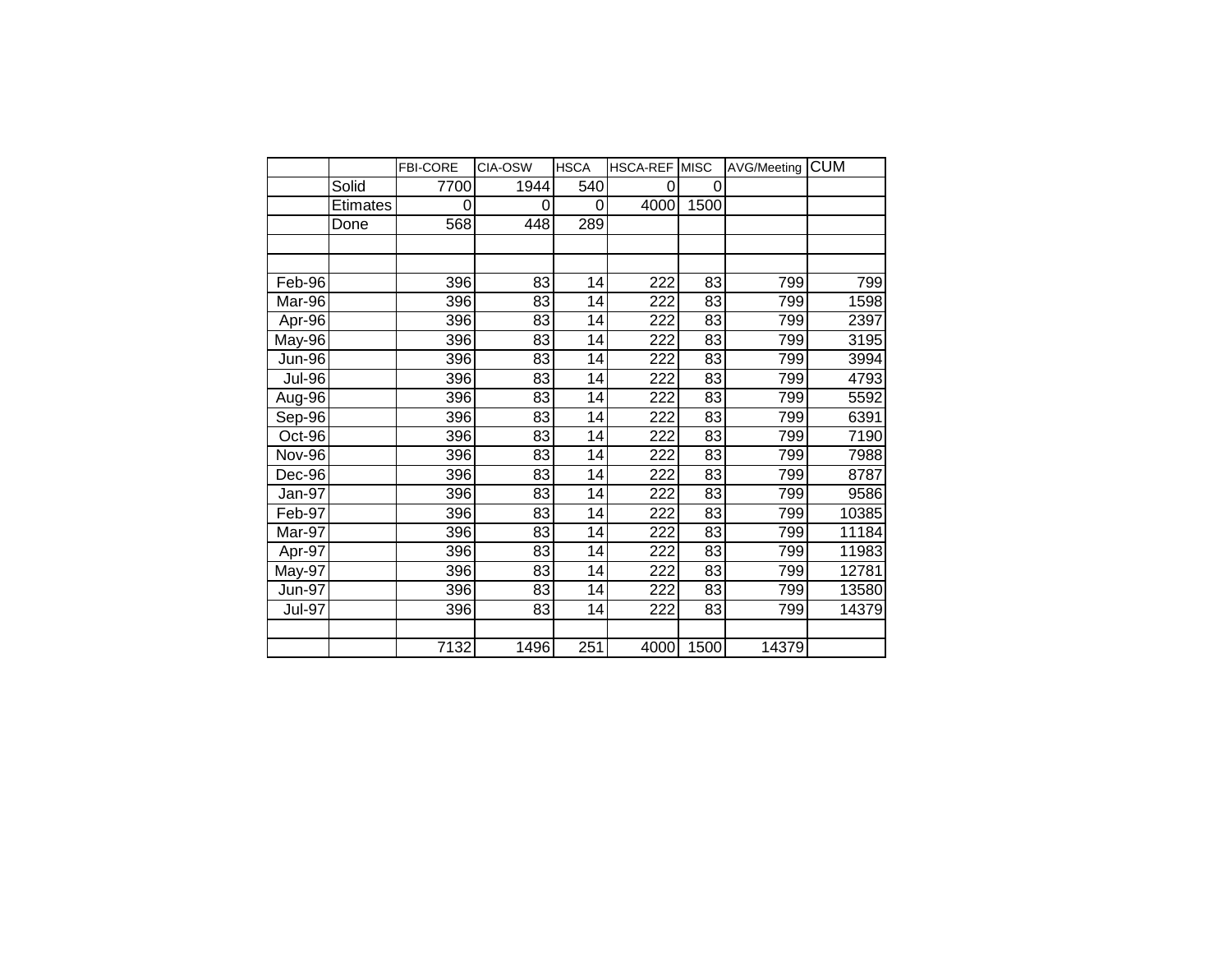|               |               | FBI-CORE            | <b>FBI-HSCA</b> | CIA-OSW          | CIA-SEQ     | CIA-MicroFilm HSCA |                  | HSCA-REF         | <b>NSA</b>       | <b>CUM</b> |
|---------------|---------------|---------------------|-----------------|------------------|-------------|--------------------|------------------|------------------|------------------|------------|
|               | Postponements | 5889                | $\Omega$        | 2090             | 23415       |                    | 540              | 2000             | 76               | 34010      |
|               | Done          | 1533                | $\pmb{0}$       | 1309             | 612         |                    | 421              |                  | $\mathbf 0$      | 3875       |
|               | Consent       | 1859                | 0               | 781              |             |                    |                  | 1791             | $\overline{76}$  | 4431       |
|               | Remaining     | 2497                | 0               | $\overline{0}$   | 22803       | $\mathbf 0$        | 119              | $\overline{209}$ |                  | 30135      |
|               | Estimates     |                     | 483 Subj.       |                  |             | 1213               |                  |                  |                  |            |
|               |               |                     |                 |                  |             |                    |                  |                  |                  |            |
|               |               |                     |                 |                  |             |                    |                  |                  |                  |            |
|               |               |                     |                 |                  |             |                    |                  |                  |                  |            |
| Mar-96        |               | 0                   | $\mathbf 0$     | $\mathbf 0$      | 0           |                    | 0                | 0                |                  |            |
| Apr-96        |               | $\mathbf 0$         | 0               | $\mathbf 0$      | 0           |                    | 0                | 0                |                  |            |
| $May-96$      |               | $\overline{0}$      | 0               | $\mathbf 0$      | 0           |                    | 0                | 0                |                  |            |
| <b>Jun-96</b> |               | $\overline{0}$      | $\overline{0}$  | $\mathbf 0$      | $\mathbf 0$ |                    | $\overline{0}$   | 0                |                  |            |
| $Jul-96$      |               | $\overline{0}$      | 0               | $\mathbf 0$      | 0           |                    | 0                | 0                |                  |            |
| Aug-96        |               | $\mathsf{O}\xspace$ | 0               | $\mathbf 0$      | 0           |                    | 0                | 0                |                  |            |
| Sep-96        |               | $\overline{0}$      | 0               | $\overline{0}$   | $\mathbf 0$ |                    | $\overline{0}$   | 0                |                  |            |
|               |               |                     |                 |                  |             |                    |                  |                  |                  |            |
|               |               | $\mathbf 0$         | $\pmb{0}$       | $\boldsymbol{0}$ | $\pmb{0}$   | $\pmb{0}$          | $\boldsymbol{0}$ | $\mathbf 0$      | $\mathbf 0$      |            |
|               |               |                     |                 |                  |             |                    |                  |                  |                  |            |
|               |               |                     |                 |                  |             |                    |                  |                  |                  |            |
| Oct-96        |               | 250                 | 48              | $\boldsymbol{0}$ | 2303        | 121                | 17               | 75               |                  |            |
| Nov-96        |               | 250                 | 48              | $\mathbf 0$      | 2303        | 121                | $\overline{17}$  | $\overline{75}$  |                  |            |
| Dec-96        |               | 250                 | 48              | 0                | 2303        | 121                | 17               | 75               |                  |            |
| Jan-97        |               | 250                 | 48              | $\mathbf 0$      | 2303        | 121                | 17               | 75               |                  |            |
| Feb-97        |               | 250                 | $\overline{48}$ | 0                | 2303        | 121                | $\overline{17}$  | $\overline{75}$  |                  |            |
| Mar-97        |               | 250                 | 48              | 0                | 2303        | 121                | 17               | 75               |                  |            |
| Apr-97        |               | $\overline{250}$    | 48              | $\mathbf 0$      | 2303        | 121                | 17               | 75               |                  |            |
| <b>May-97</b> |               | 250                 | $\overline{48}$ | 0                | 2303        | 121                | $\overline{17}$  | $\overline{75}$  |                  |            |
| <b>Jun-97</b> |               | 250                 | 48              | 0                | 2303        | 121                | 17               | $\overline{75}$  |                  |            |
| <b>Jul-97</b> |               | $\overline{250}$    | $\overline{48}$ | 0                | 2303        | 121                | $\overline{17}$  | $\overline{75}$  |                  |            |
|               |               |                     |                 |                  |             |                    |                  |                  |                  |            |
|               |               | 2497                | 483             | 2090             | 23026       | 1213               | 166              | 753              | $\boldsymbol{0}$ |            |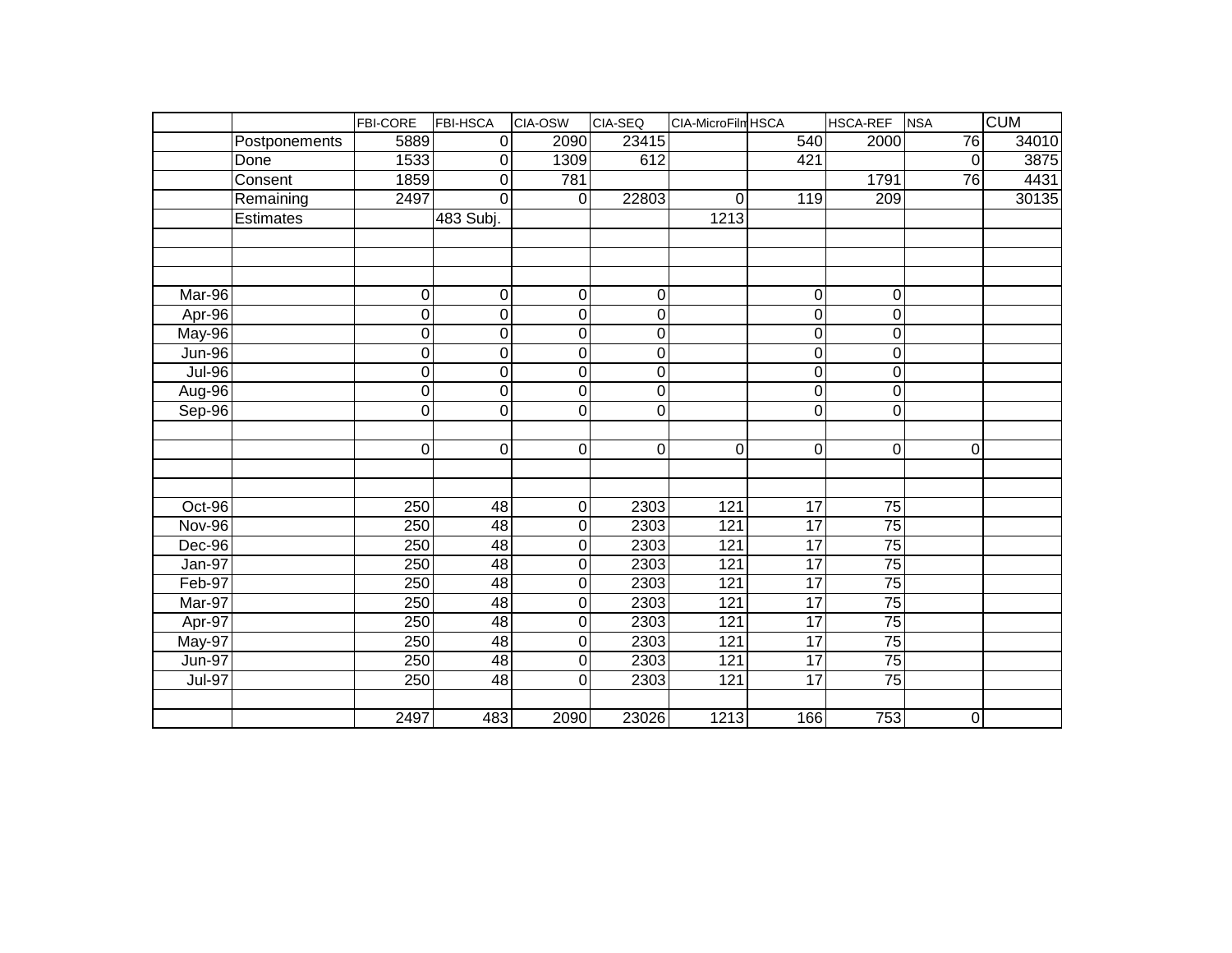|                   | TA/ForeignTA/IRS<br>217 4<br>TA/DOJ |                  |                 |                 |                 | TA/RCMP TA/USSS TA/Army TA/Misc. |                 |
|-------------------|-------------------------------------|------------------|-----------------|-----------------|-----------------|----------------------------------|-----------------|
| Postponem<br>Done | $\overline{39}$                     |                  | $\overline{48}$ | $\overline{30}$ | $\overline{73}$ | $\frac{1}{249}$                  | $\frac{1}{117}$ |
|                   |                                     |                  |                 |                 |                 |                                  |                 |
| Consent           |                                     |                  |                 |                 |                 |                                  |                 |
| Remaining         | 39                                  | $\overline{217}$ | $\overline{48}$ | 30              | $\overline{73}$ | 249                              | 117             |
|                   |                                     |                  |                 |                 |                 |                                  |                 |
|                   |                                     |                  |                 |                 |                 |                                  |                 |
|                   |                                     |                  |                 |                 |                 |                                  |                 |
|                   |                                     |                  |                 |                 |                 |                                  |                 |
|                   |                                     |                  |                 |                 |                 |                                  |                 |
|                   |                                     |                  |                 |                 |                 |                                  |                 |
|                   |                                     |                  |                 |                 |                 |                                  |                 |
|                   |                                     |                  |                 |                 |                 |                                  |                 |
|                   |                                     |                  |                 |                 |                 |                                  |                 |
|                   |                                     |                  |                 |                 |                 |                                  |                 |
|                   |                                     |                  |                 |                 |                 |                                  |                 |
|                   |                                     |                  |                 |                 |                 |                                  |                 |
|                   |                                     |                  |                 |                 |                 |                                  |                 |
|                   |                                     |                  |                 |                 |                 |                                  |                 |
|                   |                                     |                  |                 |                 |                 |                                  |                 |
|                   |                                     |                  |                 |                 |                 |                                  |                 |
|                   |                                     |                  |                 |                 |                 |                                  |                 |
|                   |                                     |                  |                 |                 |                 |                                  |                 |
|                   |                                     |                  |                 |                 |                 |                                  |                 |
|                   |                                     |                  |                 |                 |                 |                                  |                 |
|                   |                                     |                  |                 |                 |                 |                                  |                 |
|                   |                                     |                  |                 |                 |                 |                                  |                 |
|                   |                                     |                  |                 |                 |                 |                                  |                 |
|                   |                                     |                  |                 |                 |                 |                                  |                 |
|                   |                                     |                  |                 |                 |                 |                                  |                 |
|                   |                                     |                  |                 |                 |                 |                                  |                 |
|                   |                                     |                  |                 |                 |                 |                                  |                 |